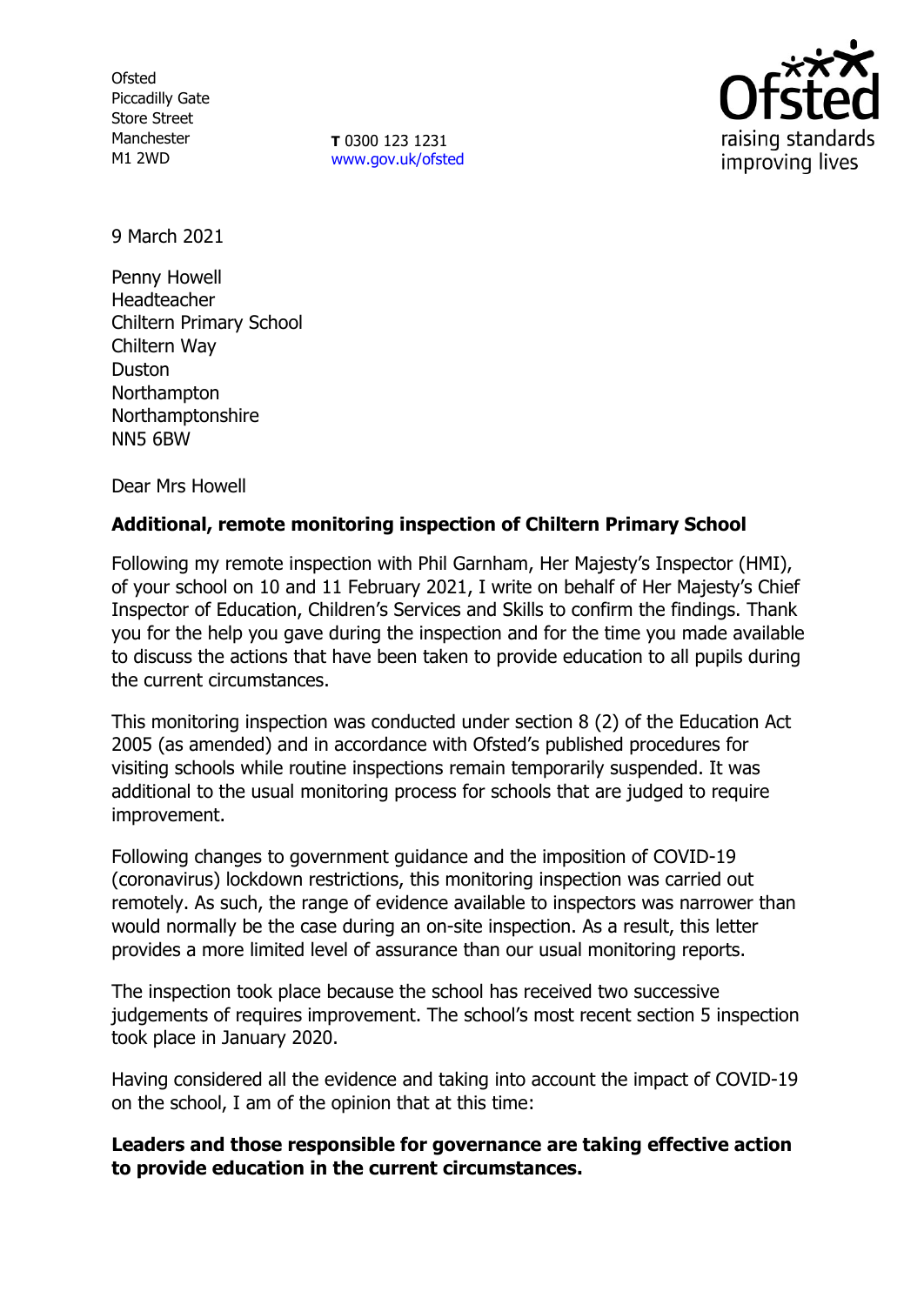

Leaders and those responsible for governance should take further action to:

■ develop curriculum plans so that subject knowledge is clearly identified and sequenced in all subjects.

## **Context**

- Since the previous inspection, a new assistant headteacher and special educational needs coordinator have been appointed. There is a new chair and vice-chair of the governing body. A number of other governors are new to role.
- A small number of pupils were educated remotely during the autumn term 2020.
- Currently, most pupils are learning remotely. The majority of pupils with special educational needs and/or disabilities (SEND) or those who are vulnerable continue to be educated in school.

# **Main findings**

- Leaders and governors have taken the necessary actions to ensure that all pupils receive education at this time. Leaders' actions ensure that pupils learning remotely can access the same curriculum as those in school. Staff are persistent in their efforts to engage pupils with learning.
- Before the start of the pandemic, leaders had begun to redesign their curriculum plans. However, they had not set out their curriculum intentions clearly enough in all subjects. Plans are more developed in some subjects than in others. In some subjects, teachers have not been able to plan carefully enough so that teaching builds on what pupils already know.
- Leaders have made some changes to the existing curriculum to meet current challenges. For example, in computing, teachers changed an electronic coding task so pupils learning remotely could complete it on paper. In geography, teachers planned for pupils to learn about Mexico. Instead, they chose for pupils to study Brazil as there was a wider range of online materials available for those learning from home.
- Leaders have ensured that teachers continue to provide phonics lessons every day. You have made sure that teachers provide pupils with books that match their phonics knowledge. Teachers have arranged extra support for those pupils who have fallen behind with reading.
- Leaders have ensured that pupils with SEND continue to receive education. Those pupils with SEND who are learning remotely access support as they did previously. Leaders are looking at ways to encourage more pupils with SEND who are learning remotely to attend school. In some subjects, teachers show